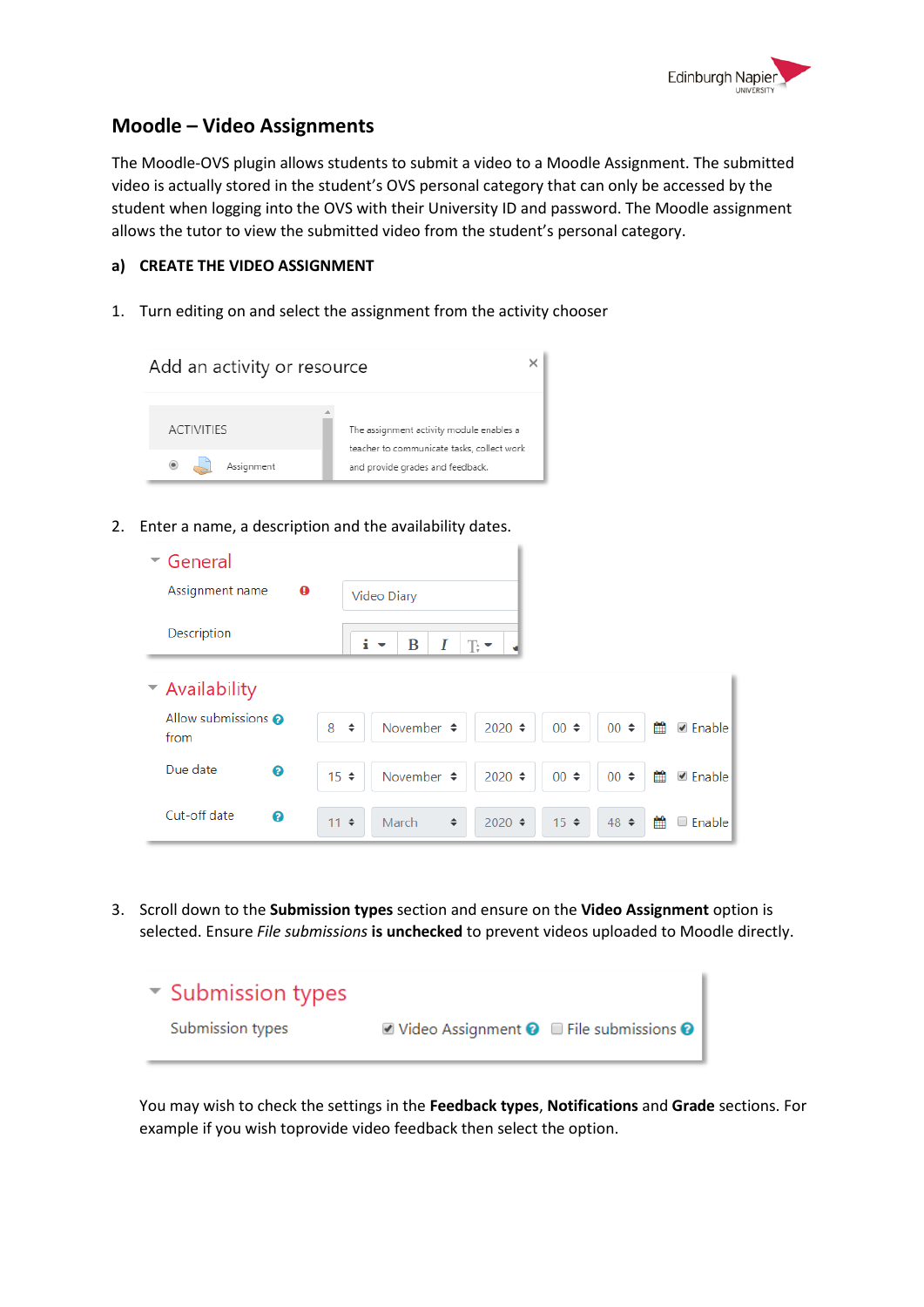

| $\blacktriangleright$ Feedback types |                                                                                                |
|--------------------------------------|------------------------------------------------------------------------------------------------|
| Feedback types                       | $\blacksquare$ Feedback comments $\blacksquare$ $\blacksquare$ Al<br>■ MEDIAL Video Feedback ● |

4. Click **Save and return to course** and the assignment is visible on the course home page.

| $\bigoplus$ Video Diary                                                                                                                       | Edit $\bullet$ <b>&amp;</b> |
|-----------------------------------------------------------------------------------------------------------------------------------------------|-----------------------------|
| This assignment has a video submission which is stored securely on the<br>University Video Server. Feedback is via a video and text comments. |                             |

## **b) VIEWING AND GRADING A SUBMITTED VIDEO**

1. Click **View all submissions** from the assignment.

| Submitted      | 4                                  |  |
|----------------|------------------------------------|--|
| Needs grading  | 3                                  |  |
| Due date       | Sunday, 15 November 2020, 12:00 AM |  |
| Time remaining | 248 days 8 hours                   |  |
|                | View all submissions<br>Grade      |  |

2. Click the **View submissions** icon for a student.

| <b>Username</b> | <b>Status</b>               | Grade      | Edit                      | Last<br>modified<br>(submission)<br>$\overline{\phantom{a}}$ | <b>Video</b><br>Assignment | <b>Submission</b><br>comments |
|-----------------|-----------------------------|------------|---------------------------|--------------------------------------------------------------|----------------------------|-------------------------------|
| campusm2        | Submitted<br>for<br>grading | Grade<br>۰ | Edit $\blacktriangledown$ | Friday, 28<br>February<br>2020, 10:22<br>AM                  | Q<br>View<br>Submission    | Ф<br>Comments<br>(0)          |

3. Click the **View Submission** button and the video player opens in a pop-up window.